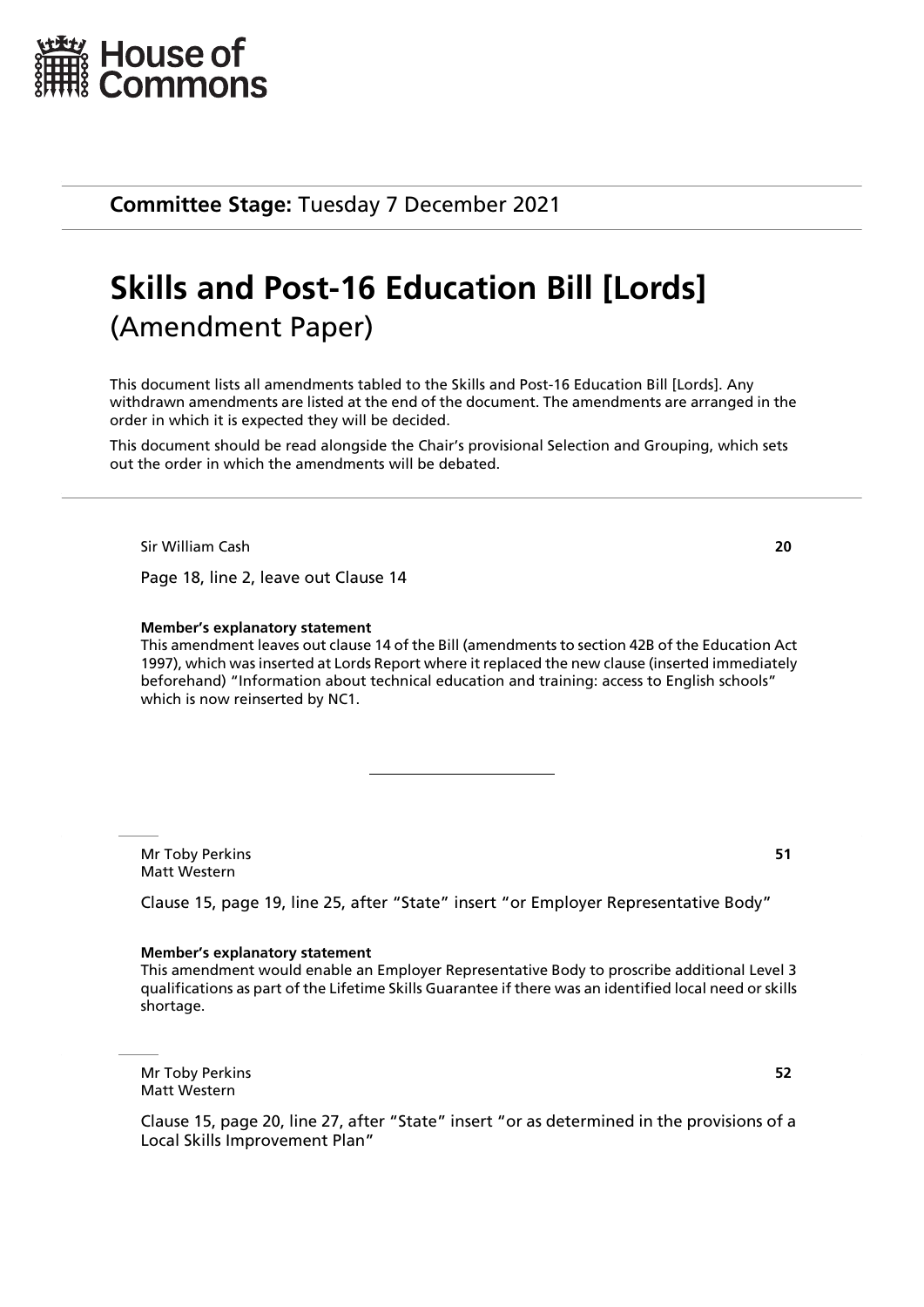#### **Member's explanatory statement**

This amendment would enable for additional Level 3 qualifications to be proscribed in a local area where it was determined in the Local Skills Improvement Plan that there was a local need or skills shortage.

Alex Burghart **21**

Page 21, line 28, leave out Clause 17

#### **Member's explanatory statement**

This amendment leaves out clause 17 of the Bill (universal credit conditionality), which was inserted at Lords Report.

Mr Toby Perkins **50** Matt Western

Clause 18, page 22, line 6, at end insert—

"(1A) The Secretary of State must also prepare and publish a review of student maintenance entitlements."

**Member's explanatory statement**

This amendment would require the Secretary of State to review the maintenance support available to further education students and courses.

Alex Burghart **22**

Page 22, line 1, leave out Clause 18

#### **Member's explanatory statement**

This amendment leaves out clause 18 of the Bill (lifelong learning: review), which was inserted at Lords Report.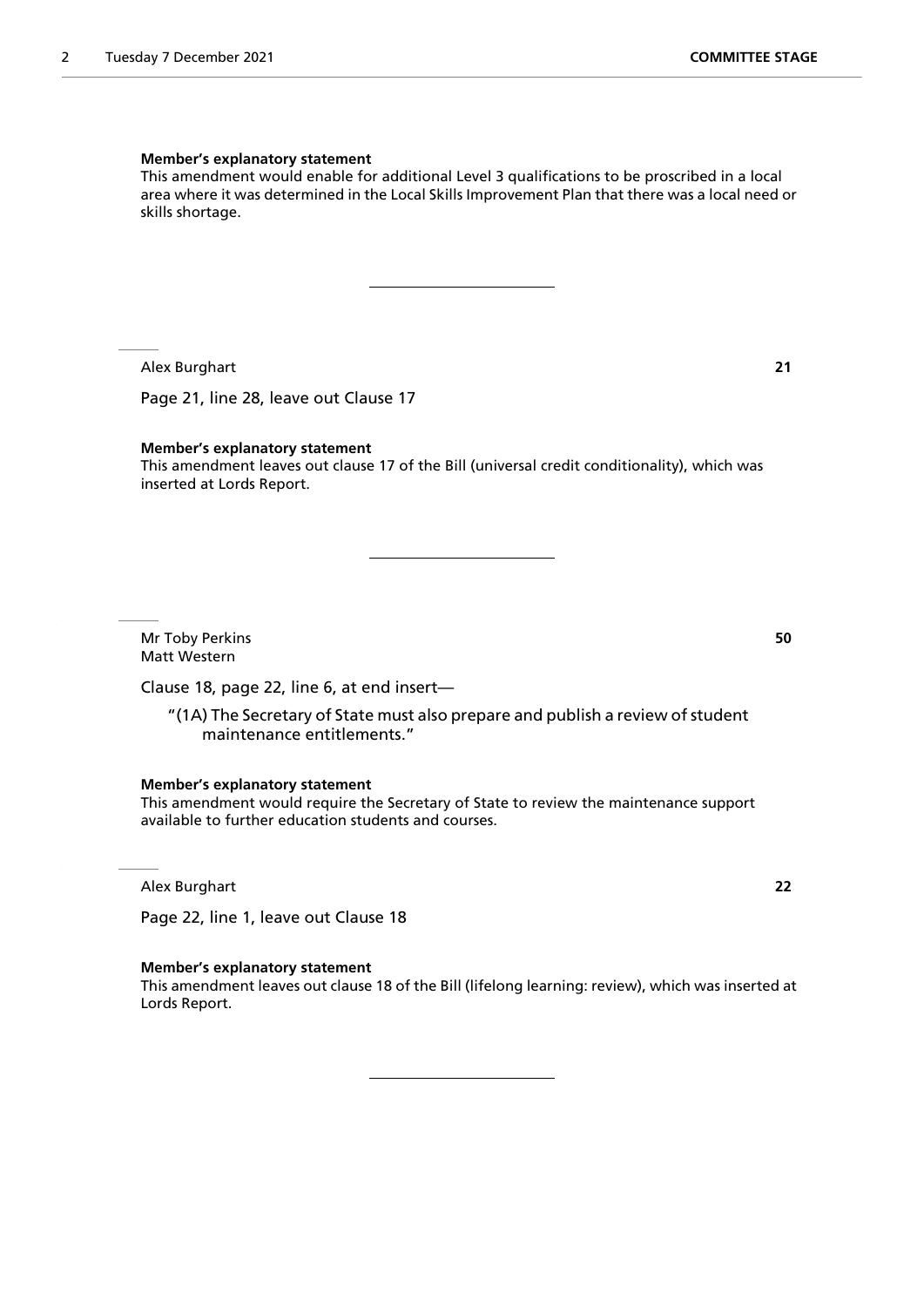Alex Burghart **23**

Clause 19, page 22, line 34, leave out subsection (3)

#### **Member's explanatory statement**

This amendment leaves out clause 19(3) of the Bill (regulations about courses of initial teacher training for further education to include provision about special educational needs awareness training), which was inserted at Lords Report.

Mr Toby Perkins **60** Matt Western

Clause 20, page 24, line 13, at end insert—

"(5A)When measuring student outcomes under subsection (5), the OfS must take account of mitigating circumstances, such as the impact of the Covid-19 pandemic."

Mr Toby Perkins **56** Matt Western

Clause 20, page 24, line 16, at end insert—

"(6A) The OfS must consult the higher education sector before determining a minimum level in relation to a measure of student outcomes."

# **Member's explanatory statement**

This amendment requires the OfS to consult the higher education sector before determining minimum levels.

Mr Toby Perkins **57** Matt Western

Clause 20, page 24, line 17, leave out "not"

#### **Member's explanatory statement**

This amendment requires the OfS to determine and publish different levels to reflect differences in student characteristics, different institutions or types of institution, different subjects or courses, or any other such factor.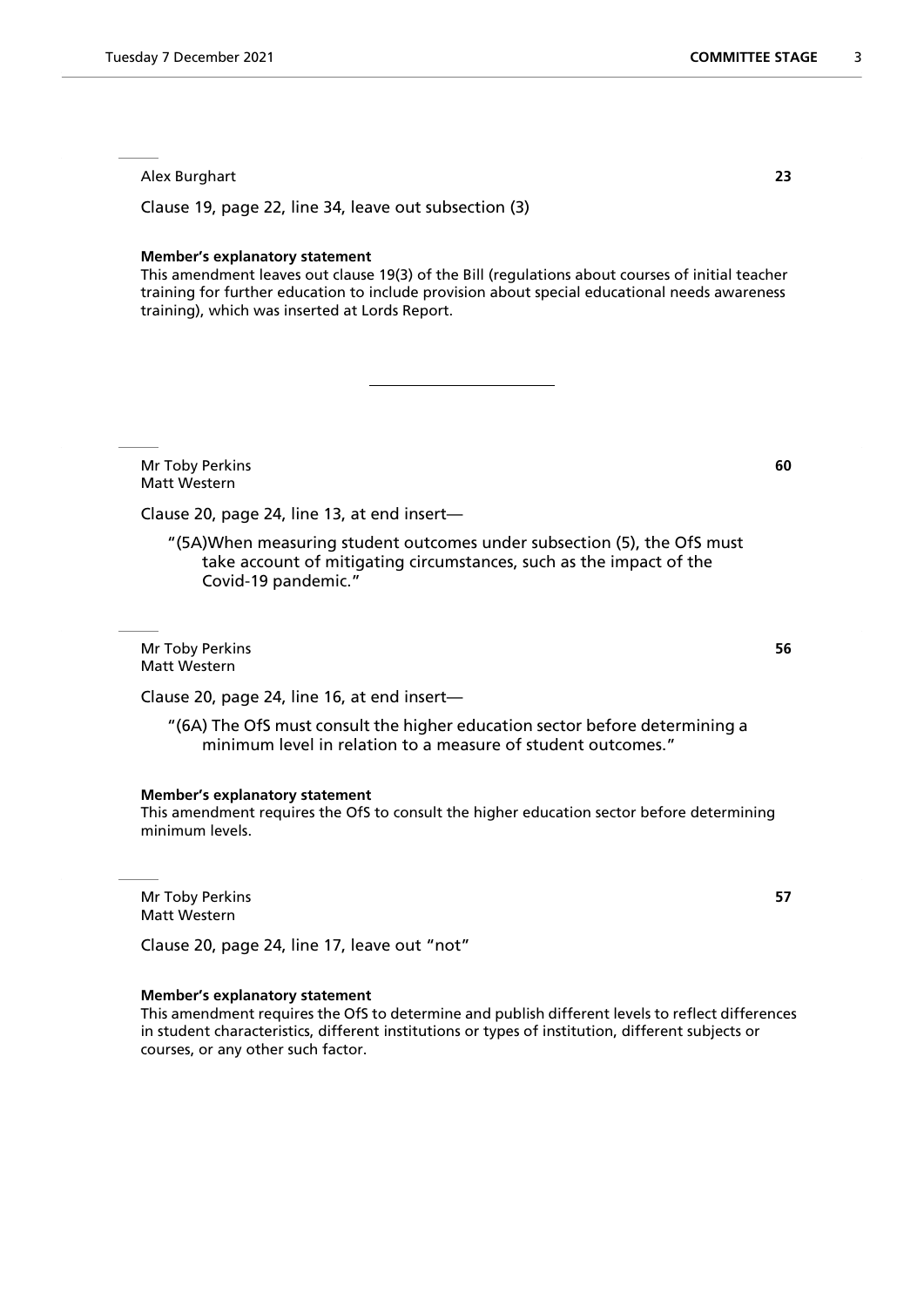Mr Toby Perkins **58** Matt Western

Clause 20, page 24, line 23, leave out "or subject being studied"

#### **Member's explanatory statement**

This amendment is intended to probe the OfS's powers of intervention at subject level.

Mr Toby Perkins **55** Matt Western

Clause 20, page 24, line 24, at end insert—

"(7A) When making decisions of a strategic nature in relation to a measure of student outcomes, the OfS must have due regard to the potential impact on the participation in higher education of students from disadvantaged and underrepresented groups."

#### **Member's explanatory statement**

This amendment seeks to ensure that the OfS's measure of student outcomes does not jeopardise widening participation for students from disadvantaged and underrepresented groups.

Mr Toby Perkins **59** Matt Western

Clause 20, page 24, line 28, at end insert—

"(8A)The OfS must work together with the devolved authorities to minimise the potential for different assessments of the quality of higher education with a view to protecting the United Kingdom's higher education sectors' international reputation."

#### **Member's explanatory statement**

This amendment probes the impact that moving the English higher education sector out of line with the UK Quality Code will have upon the coherence and consistency of UK quality assessment and the UK's HE sectors' international standing.

Christian Wakeford **29** Mr Toby Perkins Matt Western

# Clause 21, page 25, line 10, at end insert—

"(aa) for mayoral combined authorities or other authorities as defined by the Secretary of State, to keep a list of relevant education or training providers who meet the conditions specified by the authority in respect of that education or training;"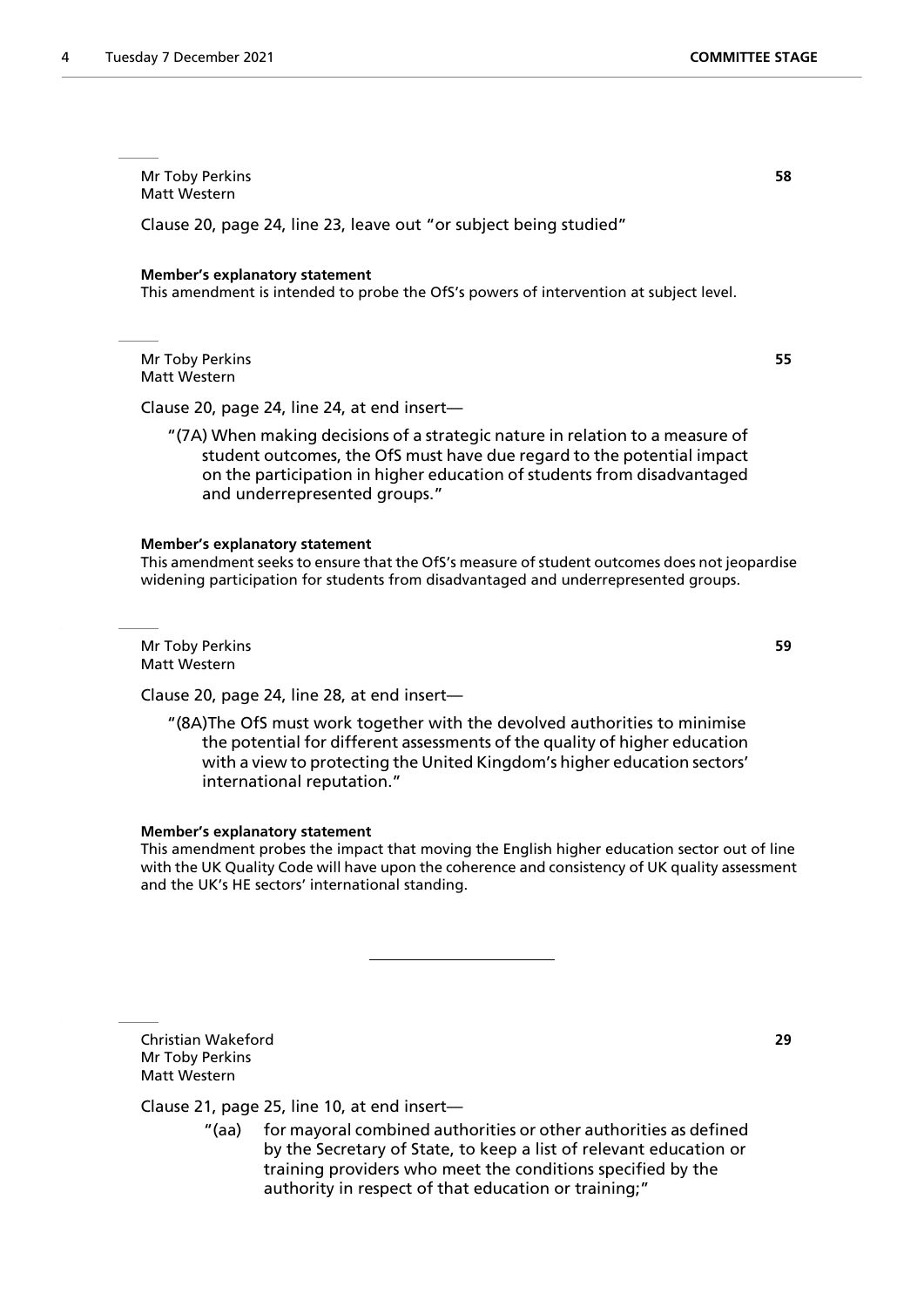#### **Member's explanatory statement**

The effect of this amendment is that mayoral combined authorities or other authorities as defined by the Secretary of State will be able to establish a list of their own relevant education or training providers.

Christian Wakeford **30** Mr Toby Perkins Matt Western

Clause 21, page 26, line 12, at end insert "including mayoral combined authorities or other funding authorities."

**Member's explanatory statement** This amendment is consequential on Amendment 29.

Christian Wakeford **31** Mr Toby Perkins Matt Western

Clause 22, page 27, line 8, after "(a)" insert "or (b)"

#### **Member's explanatory statement**

This amendment is consequential on Amendment 30.

Alex Burghart **24**

Clause 22, page 28, line 15, leave out from first "to" to "paid" in line 16 and insert "an agreement for the funding authority to provide funding to the provider includes a reference to an agreement or arrangements between the funding authority and the provider by virtue of which amounts can or must be"

#### **Member's explanatory statement**

This amendment makes clear that an agreement between the Secretary of State and an education provider that must be in place in order for student loans to be paid directly to the provider counts as "funding arrangements" for the purposes of clause 22. It also covers arrangements other than agreements.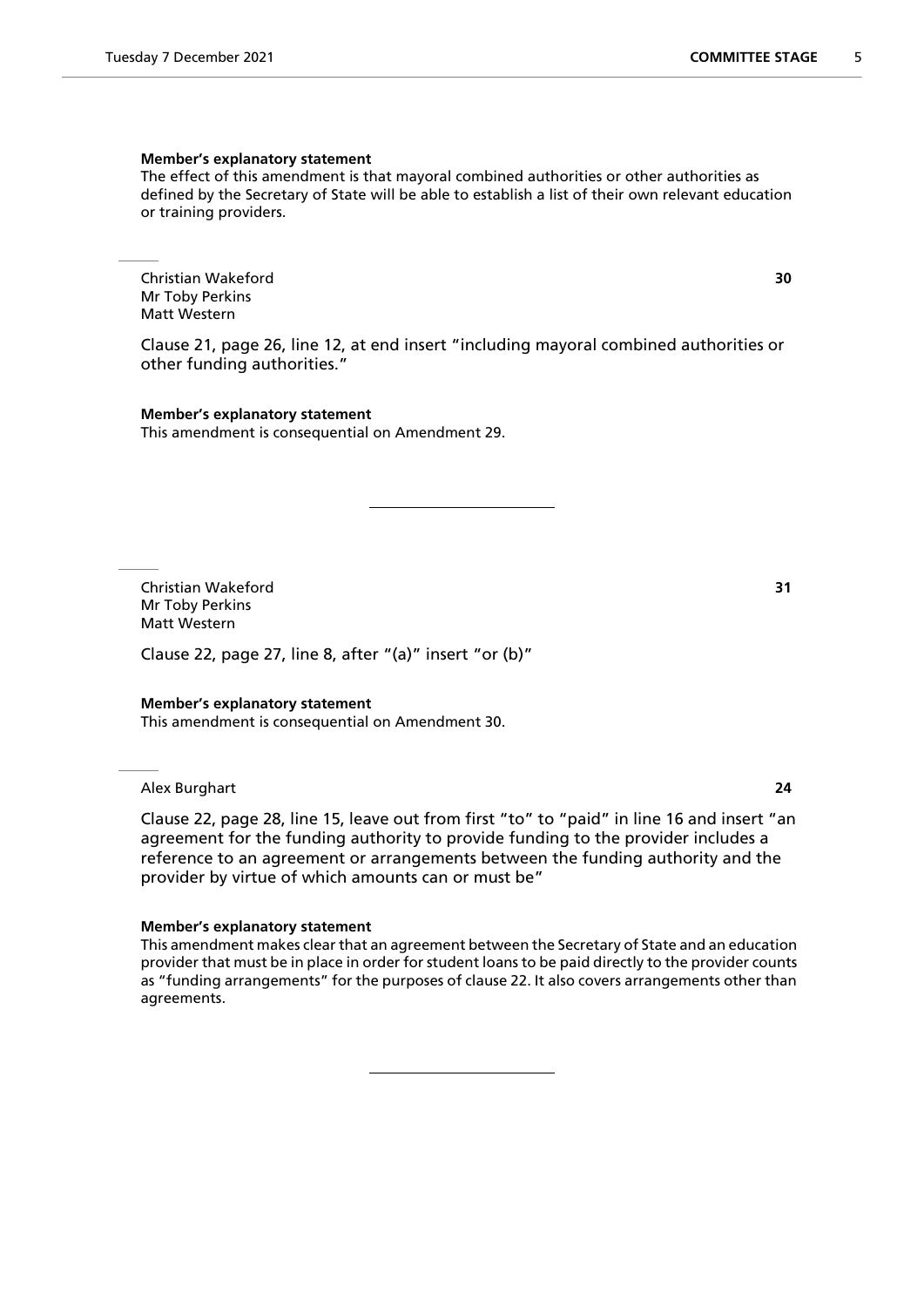Mr Toby Perkins **53** Matt Western

Clause 25, page 30, line 17, leave out from "education" to end of line 17

Mr Toby Perkins **54** Matt Western

Clause 25, page 30, line 17, leave out from "has" to "level." and insert "is earning below the Living Wage, as identified by the Living Wage Foundation."

Alex Burghart **25**

Page 30, line 14, leave out Clause 25

#### **Member's explanatory statement**

This amendment leaves out clause 25 of the Bill (provision of opportunities for education and skills development), which was inserted at Lords Report.

Mr Toby Perkins **61** Matt Western

Clause 27, page 33, line 19, at end insert—

"(2C) Before applying to a court for an education administration order in relation to a further education body in England, the Secretary of state will conduct a review of the impact of the closure of a Further Education institution on learning opportunities in the local area and provide a report to Parliament on steps taken to ensure that the opportunities for learners are not restricted by his application for an education administration order."

Mr Toby Perkins **62** Matt Western

Clause 31, page 36, line 33, after "fine" insert "of no less than £5,000."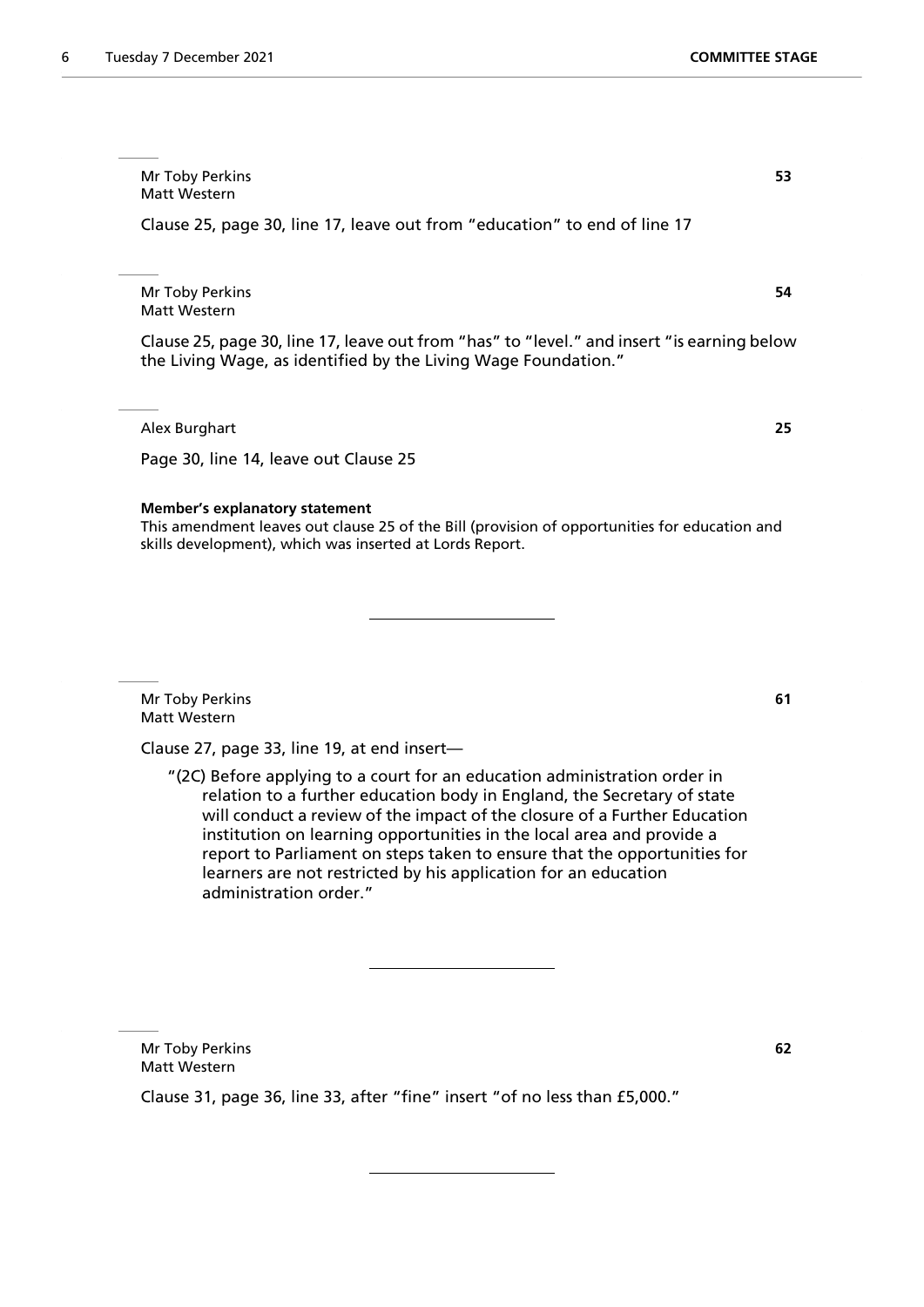Alex Burghart **26**

Clause 39, page 42, line 13, leave out subsection (2)

#### **Member's explanatory statement**

This amendment removes the privilege amendment inserted in the Lords.

Alex Burghart **NC1**

To move the following Clause—

# **"Information about technical education and training: access to English schools**

- (1) Section 42B of the Education Act 1997 (information about technical education: access to English schools) is amended as follows.
- (2) In subsection (1), for "is an opportunity" substitute "are opportunities".
- (3) After subsection (1) insert—
- "(1A) In complying with subsection (1), the proprietor must give access to registered pupils on at least one occasion during each of the first, second and third key phase of their education."
- (4) After subsection (2) insert—
- "(2A) The proprietor of a school in England within subsection (2) must—
	- (a) ensure that each registered pupil meets, during each of the first and second key phases of their education, at least one provider to whom access is given (or any other number of such providers that may be specified for the purposes of that key phase by regulations under subsection (8)), and
	- (b) ask providers to whom access is given to provide information that includes the following—
		- (i) information about the provider and the approved technical education qualifications or apprenticeships that the provider offers,
		- (ii) information about the careers to which those technical education qualifications or apprenticeships might lead,
		- (iii) a description of what learning or training with the provider is like, and
		- (iv) responses to questions from the pupils about the provider or approved technical education qualifications and apprenticeships.
- (2B) Access given under subsection (1) must be for a reasonable period of time during the standard school day."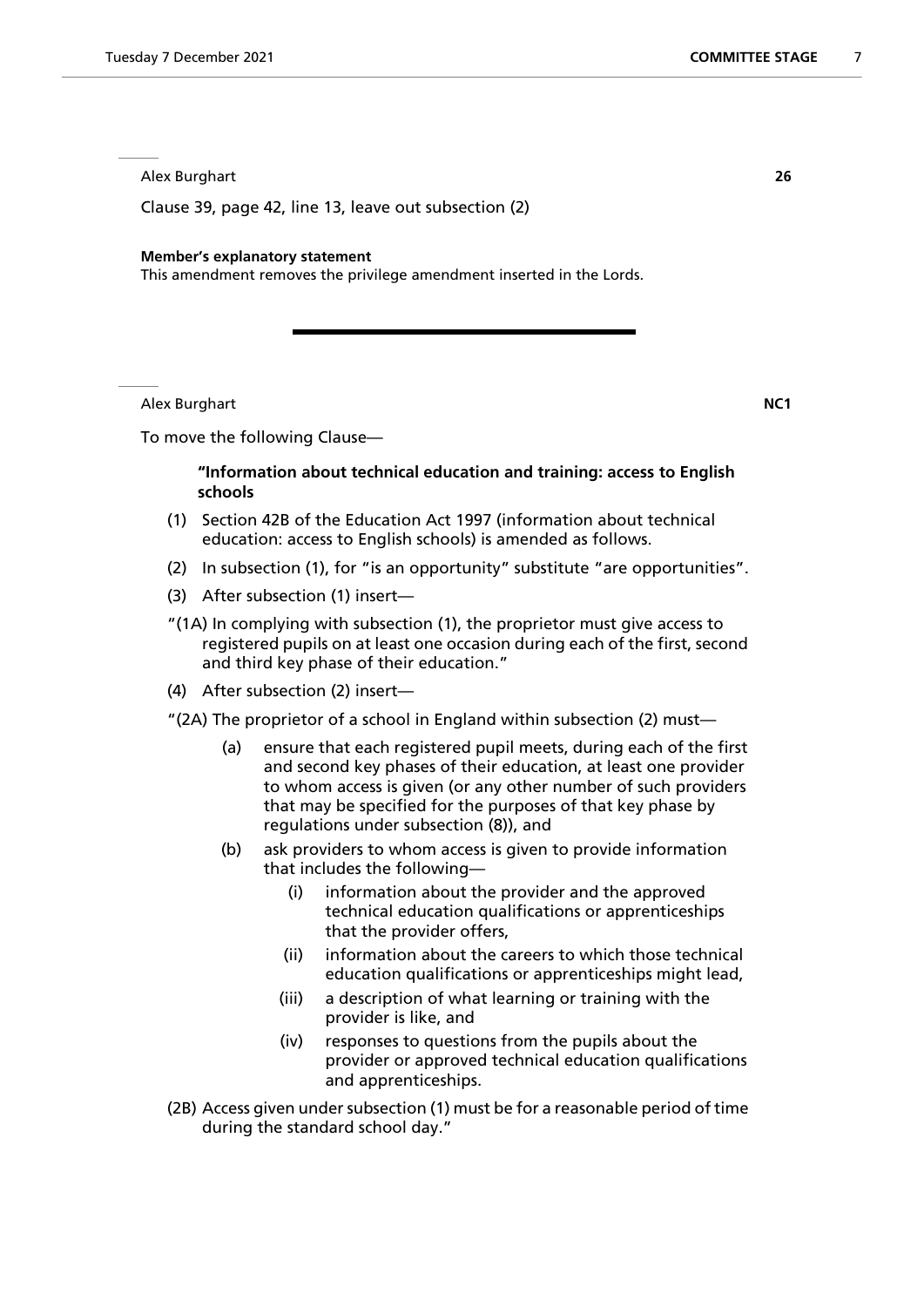- (5) In subsection (5)—
	- (a) in paragraph (c), at the end insert "and the times at which the access is to be given;";
	- (b) after paragraph (c) insert—
	- "(d) an explanation of how the proprietor proposes to comply with the obligations imposed under subsection (2A)."
- (6) In subsection (8), after "subsection (1)" insert "or (2A)".
- (7) After subsection (9) insert—

"(9A) For the purposes of this section—

- (a) the first key phase of a pupil's education is the period—
	- (i) beginning at the same time as the school year in which the majority of pupils in the pupil's class attain the age of 13, and
	- (ii) ending with 28 February in the following school year;
- (b) the second key phase of a pupil's education is the period—
	- (i) beginning at the same time as the school year in which the majority of pupils in the pupil's class attain the age of 15, and
	- (ii) ending with 28 February in the following school year;
- (c) the third key phase of a pupil's education is the period—
	- (i) beginning at the same time as the school year in which the majority of pupils in the pupil's class attain the age of 17, and
	- (ii) ending with 28 February in the following school year.""

# **Member's explanatory statement**

This new clause replaces clause 14. It removes requirements about university technical college access to pupils, requires access to pupils to be given in each key phase once (rather than three times), requires proprietors to ensure pupils meet at least one provider (or a prescribed number), and makes technical changes.

Emma Hardy **NC2**

To move the following Clause—

# **"Lifelong learning: special educational needs**

 When exercising functions under this Act, the Secretary of State must ensure that providers of further education are required to include special educational needs awareness training to all teaching staff to ensure that all staff are able to identify and adequately support those students who have special educational needs."

# **Member's explanatory statement**

This new clause would place a duty on the Secretary of State to ensure that there is adequate special educational needs training for teachers of students in further education.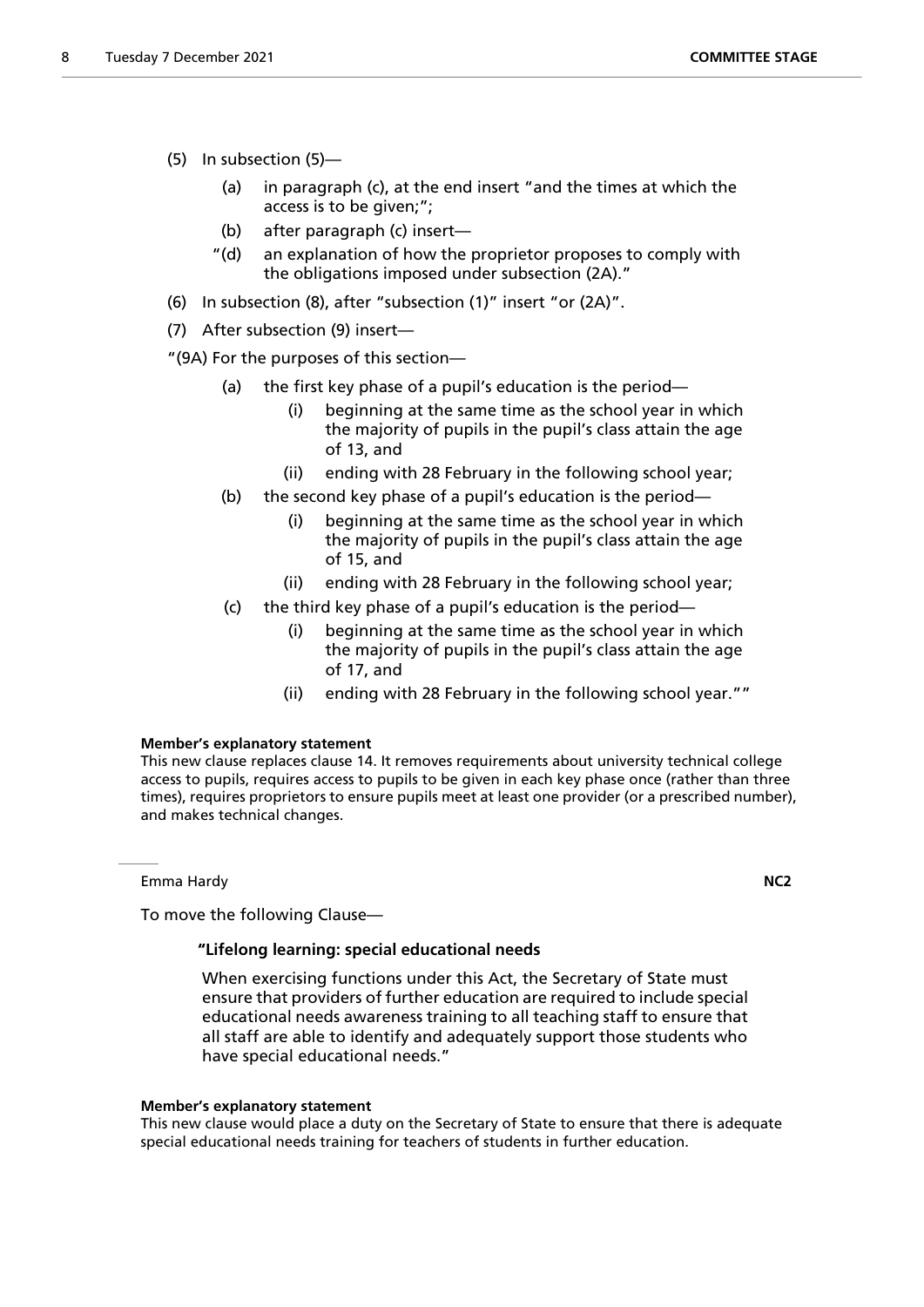Mr Toby Perkins **NC3** Matt Western

To move the following Clause—

# **"Report on the performance of employer representative bodies**

- (1) Within six months of the passing of this Act, and every twelve months thereafter, the Secretary of State must publish a report on the performance of employer representative bodies and lay it before both Houses of Parliament.
- (2) Each report must contain a statement setting out—
	- (a) the role of employer representative bodies,
	- (b) the accountability of employer representative bodies,
	- (c) the cost of employer representative bodies,
	- (d) the number of employer representative bodies in England and the areas covered,
	- (e) the number of employer representative bodies that have been removed and the reason why.
- (3) Each report must contain an independent assessment of the impact of each employer representative body on—
	- (a) the development of local skills improvement plans, and
	- (b) local rates of participation in further education."

# **Member's explanatory statement**

This new clause requires the Secretary of State to publish and lay before both Houses of Parliament an annual report on employer representative bodies to allow for scrutiny of their role and performance.

**Stephen Timms NC4** 

To move the following Clause—

# **"Access to Sharia-compliant lifelong learning loans**

- (1) The Secretary of State must make provision by regulations for Shariacompliant student finance to be made available as part of the lifelong learning entitlement.
- (2) Regulations under this section are to be made by statutory instrument, and a statutory instrument containing regulations under this section may not be made unless a draft of the instrument has been laid before, and approved by a resolution of, each House of Parliament."

#### **Member's explanatory statement**

This new clause allows the Secretary of State to make provision for Sharia-compliant LLE loans to ensure that the LLE is not a barrier to participation and upskilling.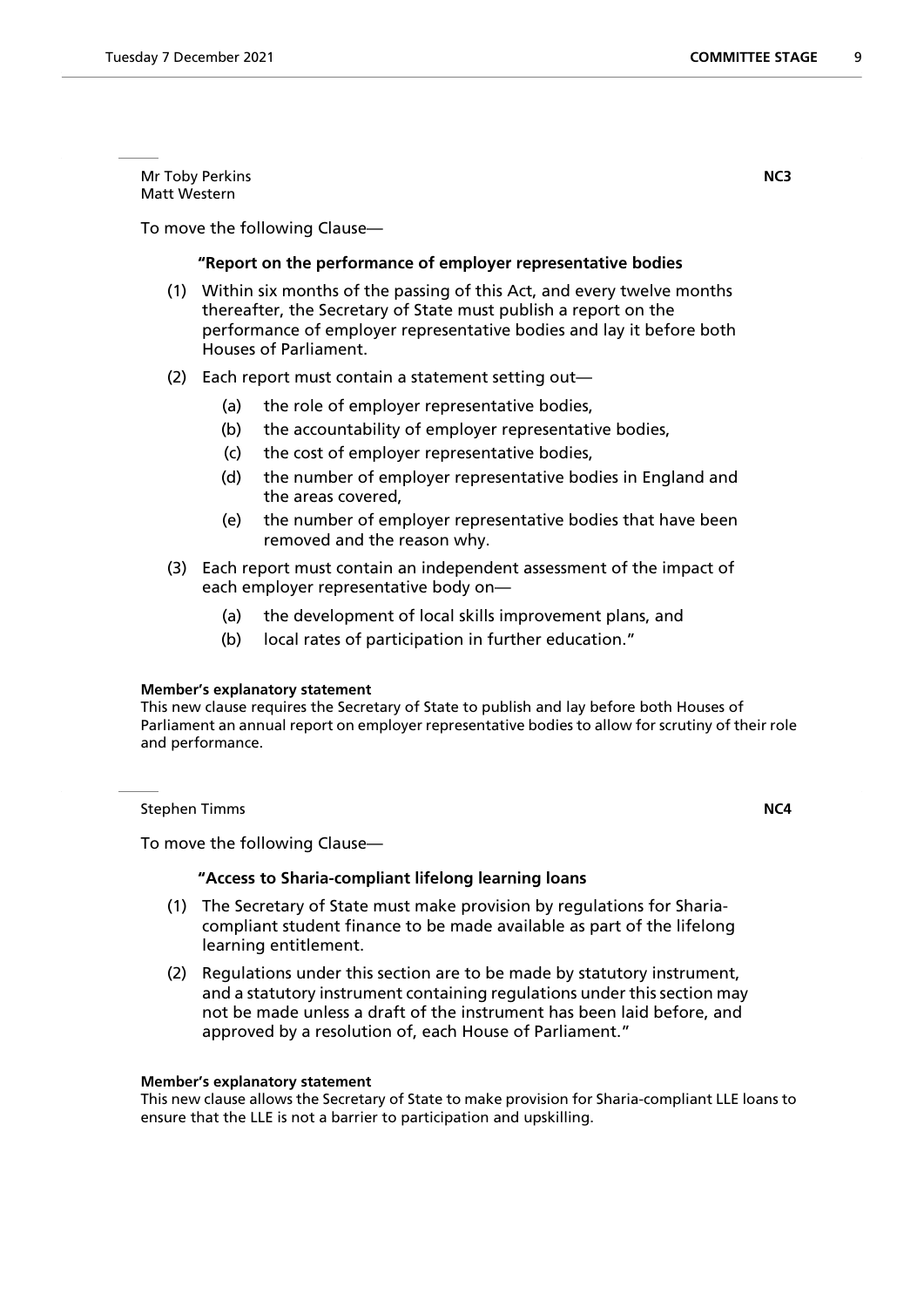Sarah Champion **NC5**

To move the following Clause—

# **"National review and plan for addressing the attainment gap**

 Within six months of the passing of this Act, the Secretary of State must undertake a review to understand how to support those who have not achieved grade 4 or above in GCSEs in—

- (a) English, or
- (b) mathematics,

for the purposes of issuing a plan to support such people to achieve a level of attainment in those subjects through higher education, further education or technical education, as is necessary to advance their skills and education."

#### **Member's explanatory statement**

This new clause intends to ensure that everyone is supported to attain the level of English and/or maths skills they need by ensuring there is a requirement for the Department for Education to have a plan to close the attainment gap based on a review of current policies and barriers to attainment in English and/or maths.

Mr Toby Perkins **NC6** Matt Western

To move the following Clause—

# **"T-levels: Duty to review**

- (1) Two years after the date on which the first T-levels are completed, the Secretary of State must perform a review of the education and employment outcomes of students enrolled on T-level courses.
- (2) No qualifications may be defunded until the Secretary of State's duty under subsection (1) has been undertaken."

Mr Toby Perkins **NC7** Matt Western

To move the following Clause—

# **"Level 3 qualifications provision**

- (1) Employer Representative Bodies may prescribe additional Level 3 qualifications, as part of the Lifetime Skills Guarantee.
- (2) Additional Level 3 qualifications may be prescribed under subsection (1), in instances where the Employer Representative Body identifies a local need or skills shortage."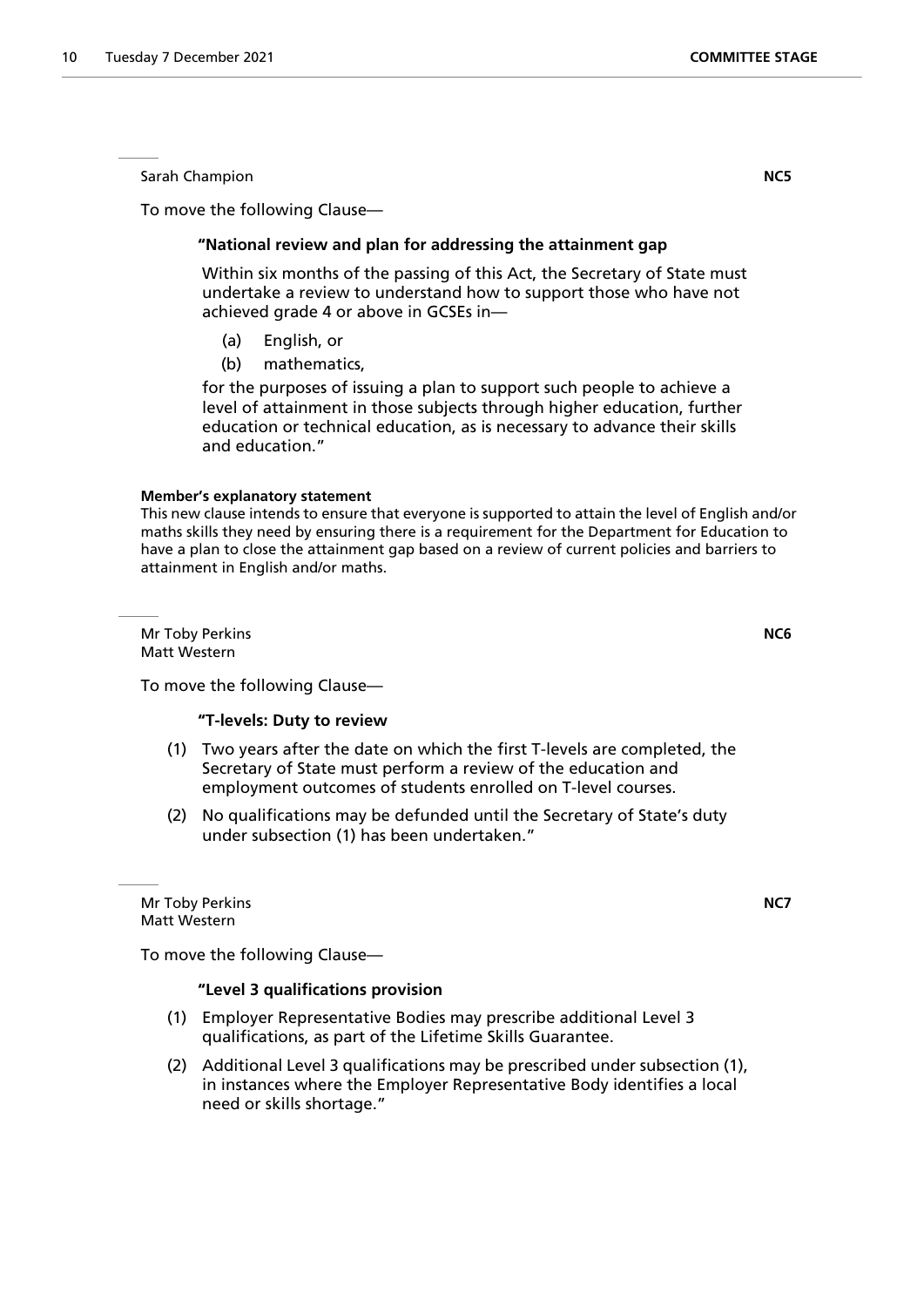Mr Toby Perkins **NC8** Matt Western

To move the following Clause—

# **"Benefit eligibility: lifelong learning**

 The secretary of state must ensure that no learner's eligibility to a benefit will be affected by their enrolment on an approved course for a qualification which is deemed to support them to secure sustainable employment."

# Order of the House

# **[15 November 2021]**

That the following provisions shall apply to the Skills and Post-16 Education Bill [Lords]:

# **Committal**

1. The Bill shall be committed to a Public Bill Committee.

# **Proceedings in Public Bill Committee**

- 2. Proceedings in the Public Bill Committee shall (so far as not previously concluded) be brought to a conclusion on Tuesday 7 December 2021.
- 3. The Public Bill Committee shall have leave to sit twice on the first day on which it meets.

# **Proceedings on Consideration and Third Reading**

- 4. Proceedings on Consideration shall (so far as not previously concluded) be brought to a conclusion one hour before the moment of interruption on the day on which those proceedings are commenced.
- 5. Proceedings on Third Reading shall (so far as not previously concluded) be brought to a conclusion at the moment of interruption on that day.
- 6. Standing Order No. 83B (Programming committees) shall not apply to proceedings on Consideration and Third Reading.

# **Other proceedings**

7. Any other proceedings on the Bill may be programmed.